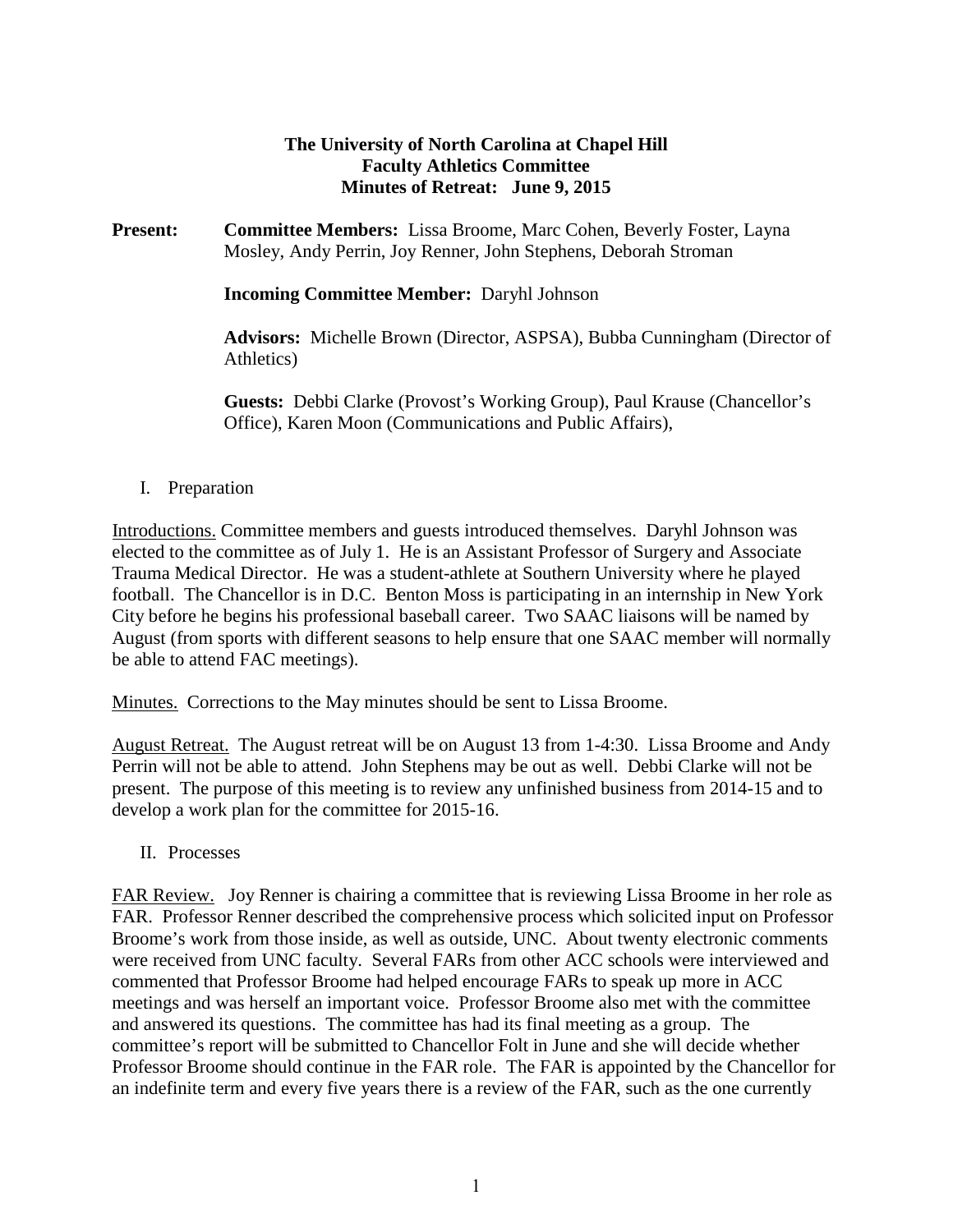ongoing (in fact, this is the first such FAR review to occur). The review committee also discussed whether there should be a term limit, but concluded that longevity in the role increased the impact of the FAR at the conference level and at the NCAA. FAC discussed whether there should be some tangible support for the FAR role (release time, administrative support, and/or salary support) as well as similar support for the chair of FAC.

Update from the FAR on ACC and NCAA Issues. Professor Broome's update is attached.

Integrity Working Group. Joy Renner is a member of this new University Working Group. Members of the committee are discussing how issues regarding integrity are raised in their units. Professor Renner is sharing the policy that FAC employed this year to investigate issues related to athletes.

Procedures and Policies Working Group. Debbi Clarke is working with this group. A consulting firm will be hired to help with this group's efforts. The group is also seeking more members from the faculty who do not also have administrative appointments.

NCAA Notice of Allegations and SACS. The University's response to the Notice of Allegations must be received by August 18. Professor Renner asked which FAC members would be willing to assist in any review the Chancellor might request from FAC of the response to the NOA. Deb Stroman, Daryhl Johnson, Layna Mosley, John Stephens, and Bev Foster volunteered. Many of the documents (the FIs –factual information) referenced in the Notice of Allegations are posted on Carolina Commitment and many of them had already been made public as part of the Cadwalader investigation. The SACS board meeting is scheduled for June 10.

III. Resolutions Presented to Faculty Council

FAC discussed four resolutions presented this spring to Faculty Council by Professor Jay Smith. Professor Renner will report FAC's discussion regarding each resolution to Faculty Council this fall.

Resolution 2015-3 On Admissions Standards for Student-Athletes. The proposed resolution is that :

The University should eliminate the admission of Tier 1 candidates (i.e., those athletic recruits whose first semester GPA's are expected to fall below 2.3.) At the same time, the University should take all possible steps to broaden the diversity of the undergraduate student body independently of the admission of Tier 1 athletes.

Professor Layna Mosley who chairs the Committee on Special Talent Admissions said that on average Tier 1 students present more risk of failure than other students. The question is, how much risk are we willing to take? Aside from whether it is legally problematic to draw a bright line admissions threshold, we should consider that increasing the number of Tier 2 studentathletes also presents risks. Nine Tier 1 students matriculated in Fall 2014. Recent Tier 1 students have come from 14 different sports.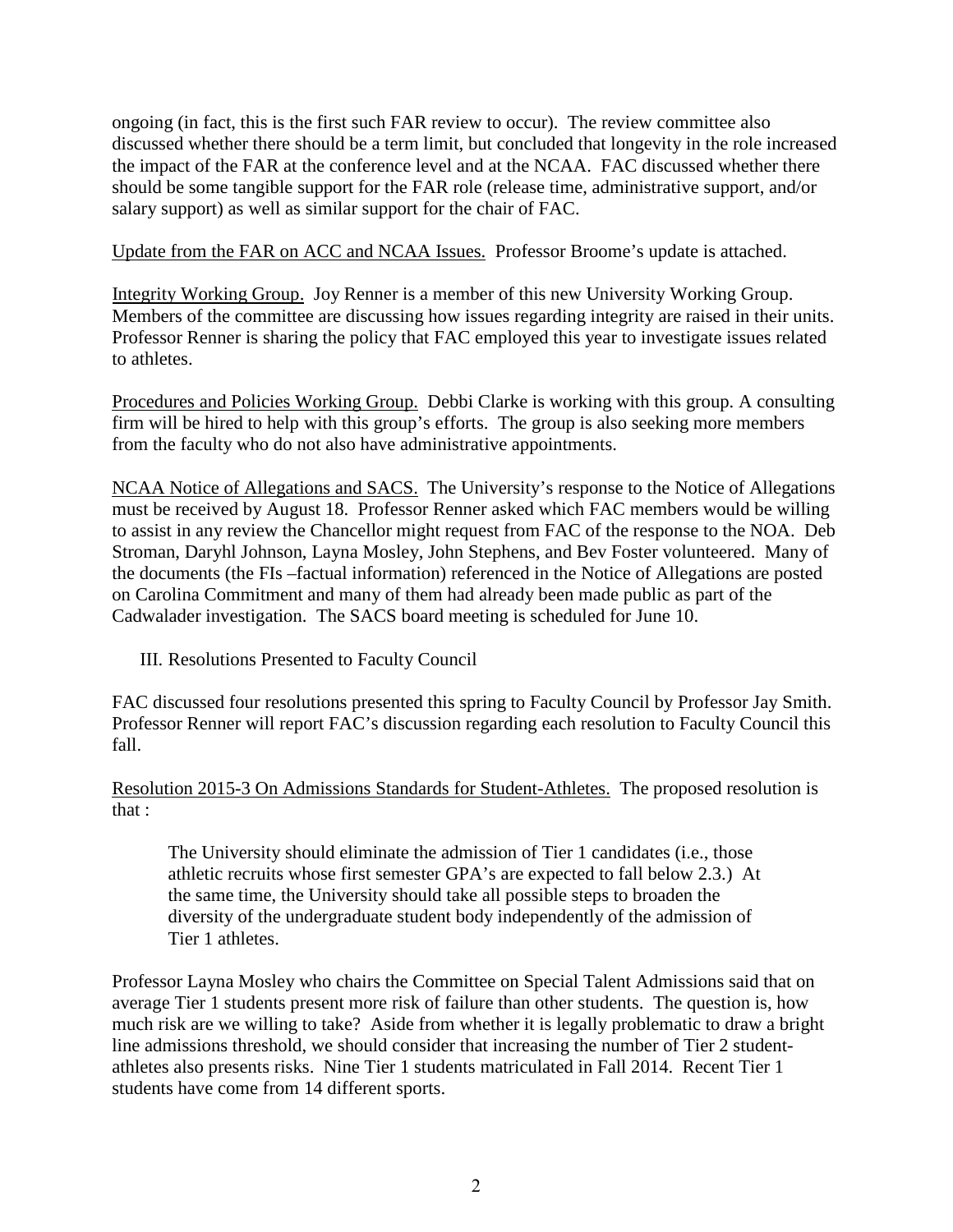Following discussion, a consensus emerged around a statement that includes the following elements:

- FAC is pleased with the process being used by Admissions and the Committee on Special Talent to review students in three Tiers and to minimize the number of students who fall into Tier 1.
- At the same time, FAC is also supportive of providing opportunities for students to attend college if, following a holistic review, by the Committee on Special Talent and the Office of Admissions, we believe the Tier 1 candidate can succeed and proceed to graduation from UNC.

Resolutions 2015-4. On Fully Integrating All Academic Support Services. The proposed resolution is that:

Because we the faculty want athletes to have academic experiences comparable to those of other students, the University should fully integrate all academic support services (e.g., advising, tutoring, and other activities), thus ensuring that athleticacademic support services no longer stand apart from the regular academic support complex.

The committee noted that tutoring of student-athletes is subject to NCAA regulation. The time commitments associated with athletics also mean that much of the tutoring and academic support need to be offered at night. There are also efficiencies in having the academic support program located centrally to athletic facilities. The advising of student-athletes has already been decentralized with academic advisors from Steele Building interacting with student-athletes more frequently. This resolution was referred by Faculty Council to the Student-Athlete Academic Initiative Working Group which has drafted a response to the resolution. The FAC voted not to recommend this resolution and to adopt the Working Group's rationale (attached).

Resolution 2015-5. On Composition of the Faculty Athletics Committee. The proposed resolution is that:

The Committee on University Government is requested to prepare a proposed Faculty Code amendment to ensure that a majority of the elected members of the Faculty Athletic Committee come from the College of Arts and Sciences, the source of most undergraduate teaching and the place where athletes most commonly engage with faculty.

Professor Renner reported that this resolution had also been discussed by the Faculty Committee on University Government, which had determined that 70-80% of FAC members over recent years taught undergraduates and noted that representation from across the University was important to all committees to bring different perspectives to bear. Further, the Nominating Committee provides a process to ensure that there is a balanced slate of candidates and understands the composition of the committee since the FAC Chair is a member of the Nominating Committee and can communicate any specific needs for representatives from various areas. FAC members also noted that it is possible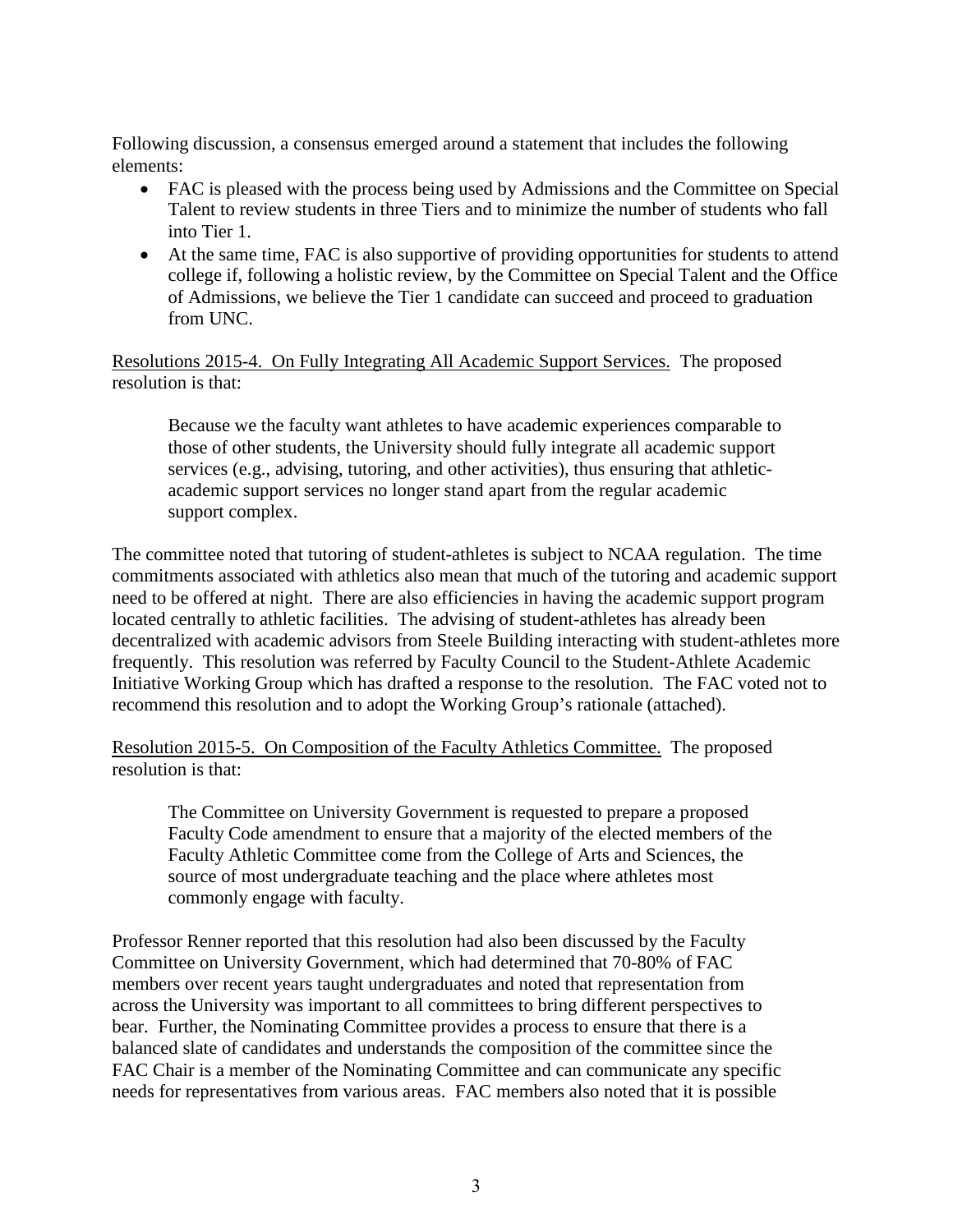to know student-athletes and learn about their concerns through the team liaison role and the SAAC focus groups; teaching undergraduate student-athletes is not required for a faculty member to understand and appreciate issues related to student-athlete welfare. Moreover, there is a slate of candidates presented to the voting faculty that allows choice among candidates and that choice could be made based on undergraduate teaching assignments by those faculty for whom that was an important criteria. The FAC voted not to recommend this resolution.

Resolution 2015-6. On a Task Force to Examine the Implications of Impending Changes in College Sports. The proposed resolution is that:

Building upon the work of the Betts committee of 1989 and the Rawlings Report of 2013, both of which contained wise and prescient recommendations, the chair of the faculty is requested to appoint an ad hoc faculty task force to examine the academic and other implications of the changes coming to college sports – Big Five autonomy, the prospect of player unionization, enhanced compensation for athletes, new threats to the non-revenue sports and to propose appropriate responses to protect the University's academic integrity and the academic interests of athletes.

During its discussion of this resolution, FAC members noted that these subjects are already on FAC's agenda and that FAC is poised to discuss more deeply over the coming year some of the issues encompassed within the resolution and will seek input from the broader faculty through FAC's faculty forums. FAC voted to propose to Faculty Council that some or all of the topics mentioned in the resolution be addressed by FAC beginning in Fall 2015 with input sought from the faculty as a whole.

IV. Charge of the Committee

The Faculty Code provides that:

The Faculty Athletics Committee is concerned with informing the faculty and advising the chancellor on any aspect of athletics, including, but not limited to, the academic experience for varsity athletes, athletic opportunities for members of the University community, and the general conduct and operation of the University's athletic program.

Faculty Code § 4-7[b].

The committee had the following comments about each element of the current charge:

- Informing the faculty -
	- o The committee also "represents" the faculty.
- Advising the chancellor
	- o This should stay.
- Academic experience for varsity athletes --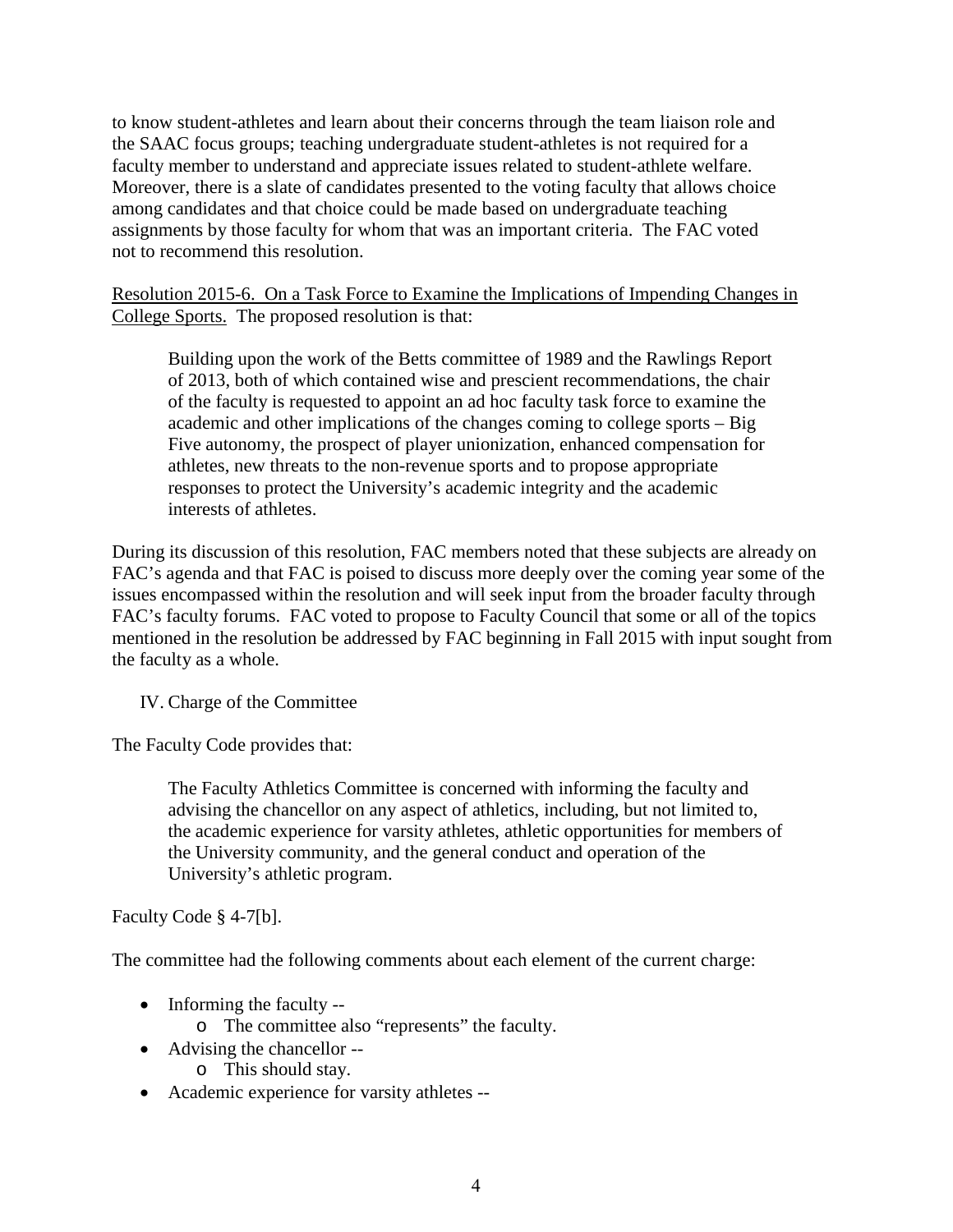- o Committee members suggested that the "University experience" also be added so as to include parts of the University experience outside of the classroom.
- Athletic opportunities for members of the University community
	- o Committee members felt that this portion of the charge should be dropped and was more appropriately in the ambit of the Faculty Welfare Committee.
- General conduct and operation of the University's athletic program
	- o This should stay.

A draft of a new charge, incorporating the discussion above, is set forth below:

The Faculty Athletics Committee is concerned with informing and representing the faculty and advising the chancellor on any aspect of athletics, including, but not limited to, the academic experience and University experience for varsity athletes, and the general conduct and operation of the University's athletic program.

V. FAC Directions and Functions

Team Liaisons. Team liaisons should try to meet with students, coaches, and also the academic counselor(s) for the team. Some members expressed concern about the time commitment this might require. One solution is to allow each liaison to determine the appropriate time commitment with the liaison being able to assist the FAC chair when any particular issues or questions arise with respect to a specific team.

Department Liaisons. FAC agreed that these were not necessary so long as FAC continues to have open forums each semester and special forums when necessary to respond to particular events. If a department chair requested that a FAC member participate in a department meeting, then Professor Renner would contact a member of FAC to fulfill that request.

Faculty Listening Sessions (or Open Forums). These should be continued. At least one should be held each semester and special forums should be scheduled if necessary to respond to particular events or to discuss some of the general issues surrounding intercollegiate athletics alluded to in the Resolution to Faculty Council discussed earlier.

SAAC Focus Groups. These should be continued on an annual basis.

Other Committees. FAC currently is represented on other related committees – Substance Abuse Policy Review Committee, ASPSA Advisory Committee, the Committee on Special Talent Admissions, and the Student-Athlete Academic Initiative Working Group. The FAR is an *ex officio* member of each of these committees. FAC representatives (often the FAC chair) have been appointed to other committees. It might be appropriate for one of the Advising Topic Experts to be the FAC representative to the ASPSA Advisory Committee. Professor Renner asked whether FAC should have an *ex officio* seat on the Committee on Special Talent Admissions.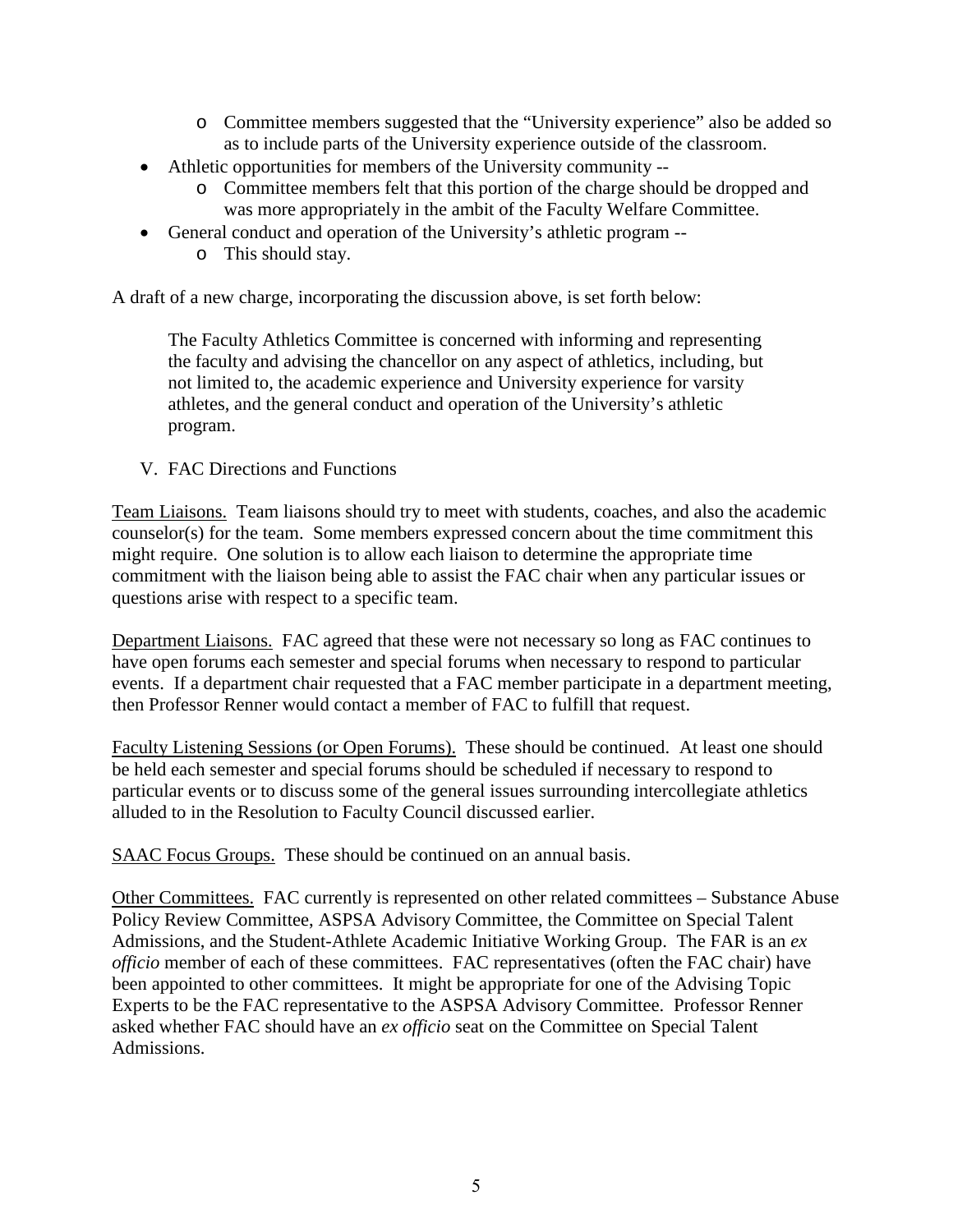Post-Working Group. The Working Group's report is in the process of being posted onto a website. It will be necessary, however, to revise and improve policies and to keep the website updated to reflect any new initiatives. FAC will clearly need to coordinate with whatever body takes this project on. The Agenda broke down the academic processes into the following general categories:

### **Admissions**

- 1.0 Recruitment
- 2.0 Admissions
- 3.0 Financial Aid

## **Advising**

- 4.0 Orientation and Summer Programs
- 5.0 Enrollment and Advising
- 6.0 Registration
- 19.0 Supporting Non-Participant Student-Athletes

## **Academics**

- 7.0 Academic Support for Student-Athletes
- 9.0 Class Attendance and Travel
- 10.0 Resources for Student-Athletes with Disabilities
- 12.0 Academic Performance Monitoring
- 17.0 Honor Court

# **Student-Athlete Experience**

- 11.0 Eligibility and Compliance
- 13.0 Communications and Recognition
- 15.0 Facility Use and Programming
- 16.0 Housing and Residential Education
- 18.0 Student-Athlete Development
- 20.0 Student-Athlete Feedback and Alumni Tracking

# **General**

- 8.0 Faculty Relations and Governance
- 14.0 Budgeting

Professor Renner noted that the issues that FAC and the Working Group both thought should have the highest priority were time commitments of student-athletes, admissions, and academic support for student-athletes. It is anticipated that a post-Working Group team would work closely with FAC and that data, questions, and concerns would be shared freely between both groups.

### VI. Resources

Project Management Software. Professor Renner noted that it was important for FAC to stay on top of all of the committee's good ideas and initiatives. She and Debbi Clarke (working with the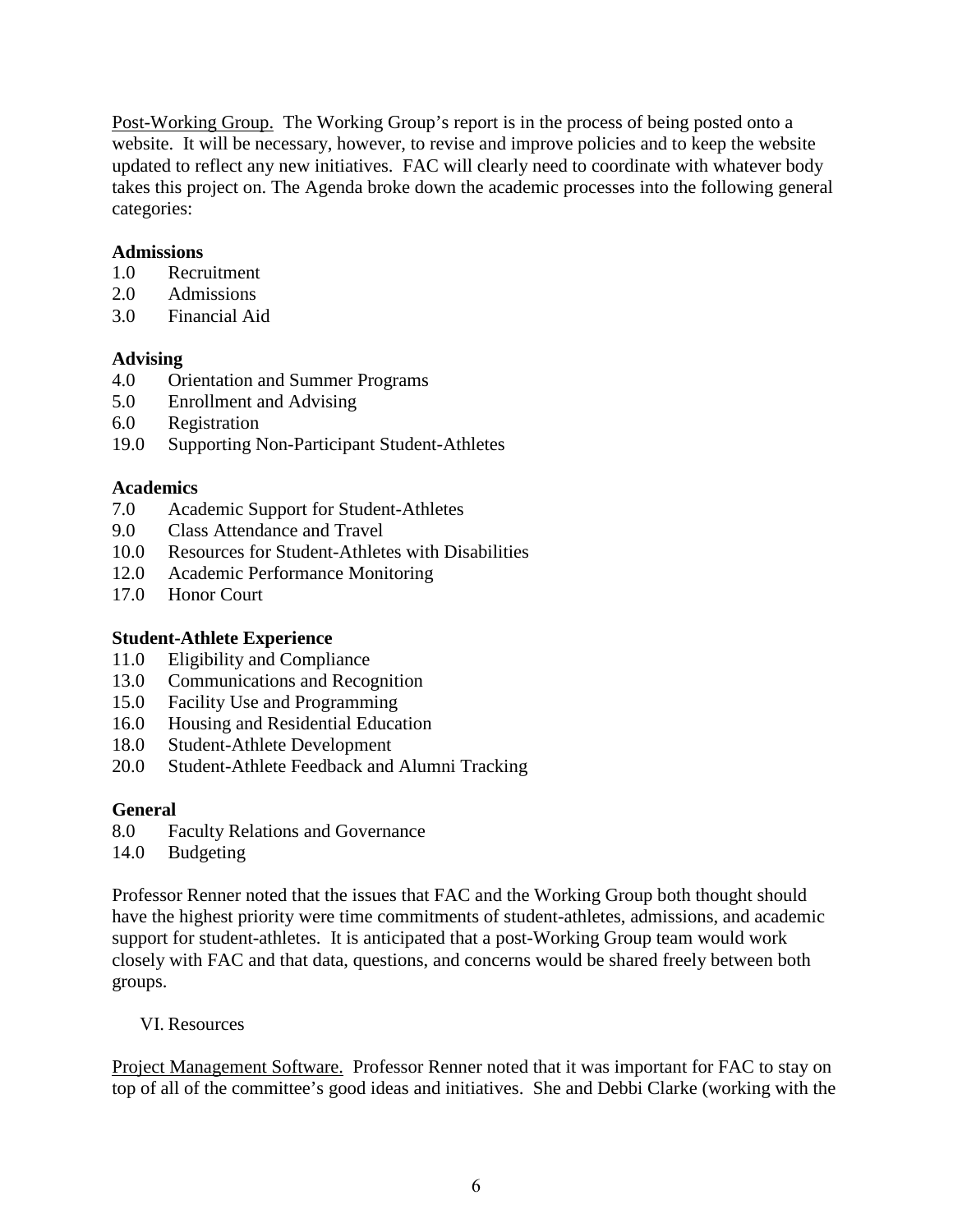Student-Athlete Academic Initiative Working Group) are now set up on WorkZone project management software. The software will send reminders regarding project tasks. It is being paid for and supported by the Provost's office.

Staff Support. Professor Renner said that Debbi Clarke (consultant with the Working Group) might also be able to provide support for the committee especially in helping to pull data and prepare reports. The committee discussed whether this presented a conflict of interest (or the appearance of a conflict), since Clarke's support was coming from the Provost's Office rather than the Office of Faculty Governance.

Support for the Chair of FAC and the FAR. The committee considered whether a vice chair of FAC or FAR-in waiting would be valuable positions, but did not reach a consensus.

Meetings with Head Coaches. Professor Renner excused Bubba Cunningham to discuss FAC's meeting with head coaches. This meeting occurred in December 2014 for the first time and FAC and the coaches seem eager for it to continue. A question has been raised about whether at least part of the meeting should be between the coaches and FAC members without members of the athletics administration present. The committee concluded that there might be some value in having such an "executive session" to close the meeting with the coaches.

## VII. Time Commitment Survey

Professor Renner expressed her disappointment that the time commitment survey that Benton Moss helped prepare was not sent out to student-athletes this year, but she appreciated that the University is defending several lawsuits brought by former student-athletes. She hopes she will be able to get permission to use the survey instrument with a few student-athletes to try to understand the time commitment issues better. She also noted that the ACC was asking its member institutions to survey student-athletes on similar topics this summer. Although UNC will not participate in that survey, we will benefit from learning about concerns raised at other ACC schools.

The meeting adjourned at 4:30.

Minutes respectfully submitted by Lissa Broome

Attachments

FAR Update on NCAA and ACC Issues Working Group Response to Faculty Council Resolution 2015-4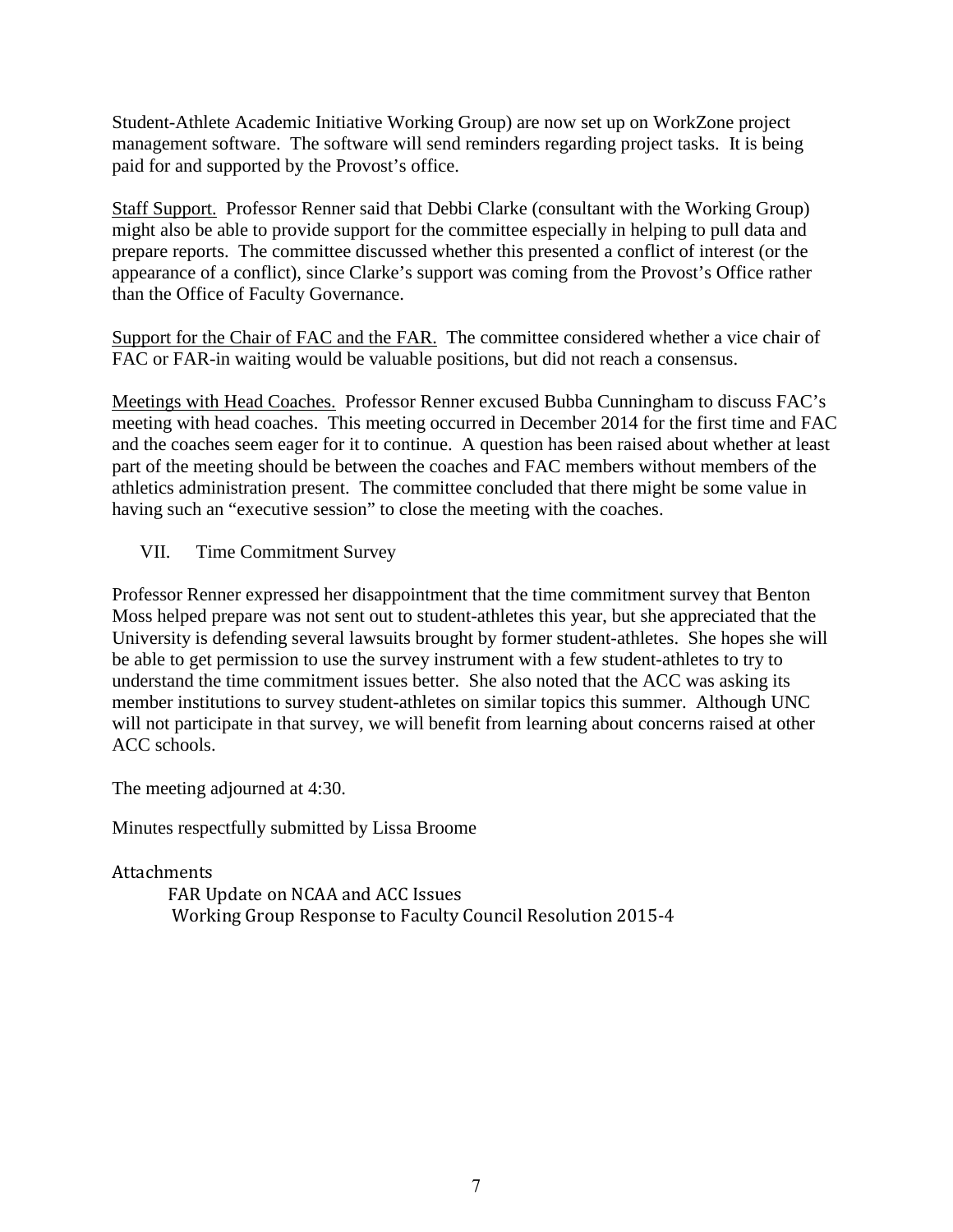### **Update to FAC from the Faculty Athletics Representative June 9, 2015**

- 1. NCAA
	- a. Notice of Allegations received on May 20, 2015, and redacted version with Factual Information available at Carolina Commitment website,<http://carolinacommitment.unc.edu/>
	- b. UNC's Response to the NOA due by August 18, 2015.
	- c. A Pre-hearing conference and the Enforcement Staff's reply to UNC's response will occur within 60 days of the submission of UNC's response
	- d. Hearing Panel from the Committee on Infractions will then be identified
	- e. In-person hearing before the Committee on Infractions Panel will occur
	- f. Notice to parties of decision will be delivered
	- g. Any appeal must be filed within 15 calendar days of the release of the public infractions decision
- 2. ACC May meeting
	- a. Intraconference transfer rule
		- i. Allow athletics aid in first year
		- ii. Retain loss of a year of eligibility
		- iii. Clarifies waiver standards
	- b. Committee on Autonomy added to the ACC by-laws
		- i. Former 5-5-5 Committee
		- ii. 18 voting members (1 from each school plus 3 SAs)
		- iii. Of 15 school reps, must be at least 3 Presidents/Chancellors, 3 ADs, 3 FARs, 3 SWAs
		- iv. 3-year term with the possibility of one reappointment (will stagger)
	- c. S-A Role in ACC Governance approved
		- i. 2 SAs from ACC SAAC added to these committees: Sportsmanship, Awards, Equity, Student-Athlete Welfare
		- ii. 3 Autonomy + Chair and Vice Chair of ACC SAAC attend October and May meetings, as well as December legislative meeting and April legislative teleconference
	- d. Agreement to conduct a time demands survey of student-athletes in ACC schools
		- i. Purpose of the survey is to determine the themes the conference would like to address with autonomy legislation or shared governance legislation and to inform perspectives on proposals on this subject that may come from other conferences.
		- ii. Based on a subset of the NCAA's 2015 GOALS survey (Growth, Opportunities, Aspirations, and Learning of Students in College)
		- iii. To be compiled by NCAA for ACC. No individual responses will be identifiable and sport by institution level data will not be reported.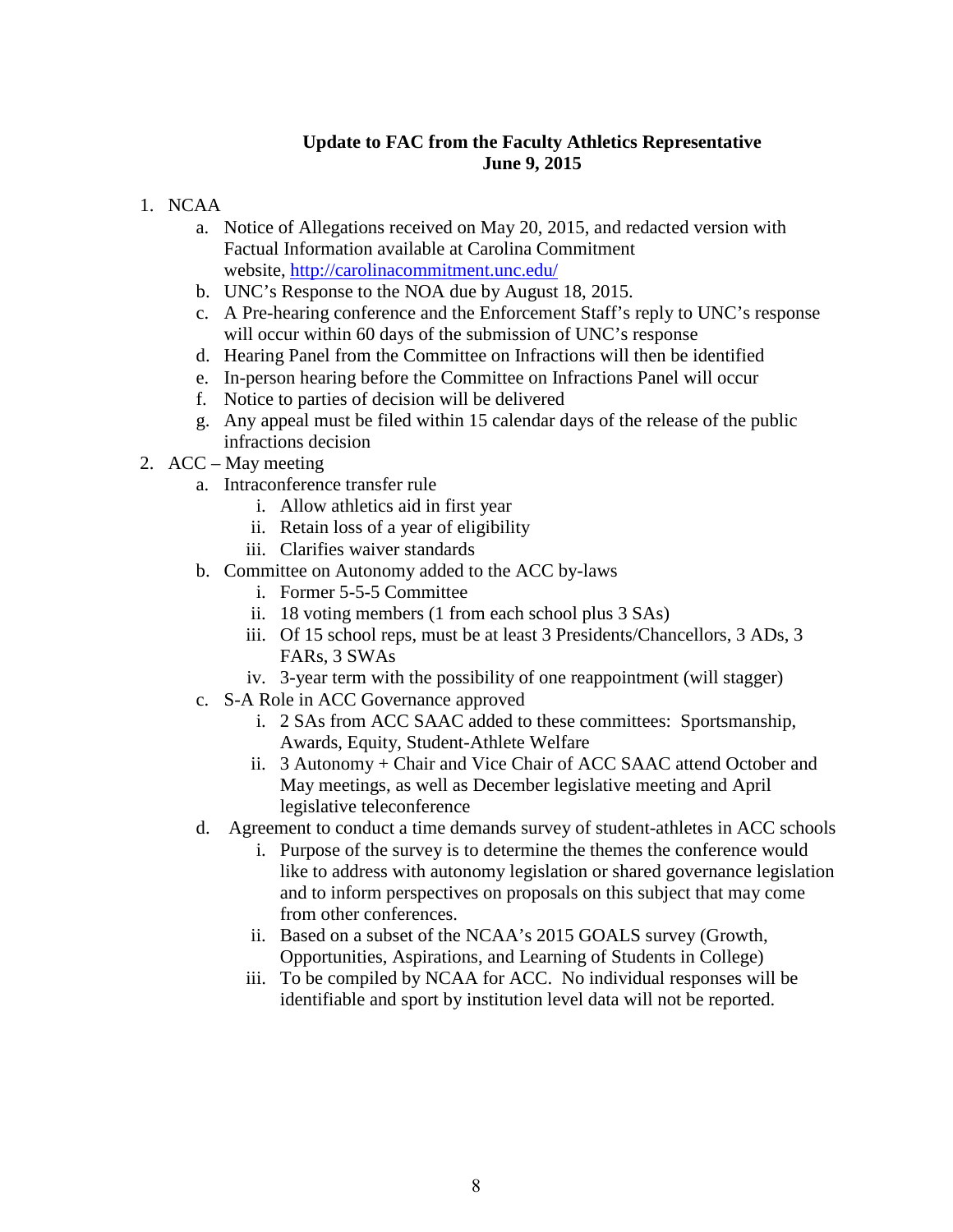### **Resolution 2015-4. On Fully Integrating All Academic Support Services**

*"Because we the faculty want athletes to have academic experiences comparable to those of other students, the University should fully integrate all academic support services (e.g., advising, tutoring, and other activities), thus ensuring that athletic-academic support services no longer stand apart from the regular academic support complex." Submitted by Professor Jay Smith (History)*

#### **05-12-15 DRAFT**

#### **Response to the Resolution from the Student-Athlete Academic Initiative Working Group**

The Working Group's efforts have been guided by the following principles:

- UNC is committed to providing a rigorous and meaningful education to every student. UNC also is committed to supporting and encouraging students so that they participate fully in the life of the campus, prepare themselves well for life after college, and develop their potential to the greatest extent possible.
- All students should be permitted and encouraged to take full advantage of the rich menu of educational opportunities at UNC and to pursue educational experiences appropriate to their interests, ambitions, and capabilities.
- Everyone offered admission to UNC must have demonstrated the capacity to benefit fully from a UNC education and earn a UNC degree. Every candidate must be evaluated rigorously, individually, and comprehensively.
- Academic integrity is inviolable. It is never acceptable for any person or unit to compromise, or allow to be compromised, the integrity of the education, research, or service missions of the University.
- Respect for students for their achievements and potential, and above all for their humanity also is inviolable.
- The policies and processes governing student-athletes' academic lives at UNC should be fully transparent and documented.

With these principles in mind, we respectfully respond to this resolution.

We concur with the sentiment of the resolution: that all student-athletes should have academic experiences that are comparable to those of other students at the University. However we do not believe that merging student-athlete-specific resources such as the Academic Support Program for Student Athletes (ASPSA) into more general university advising and support resources will constitute progress toward that goal.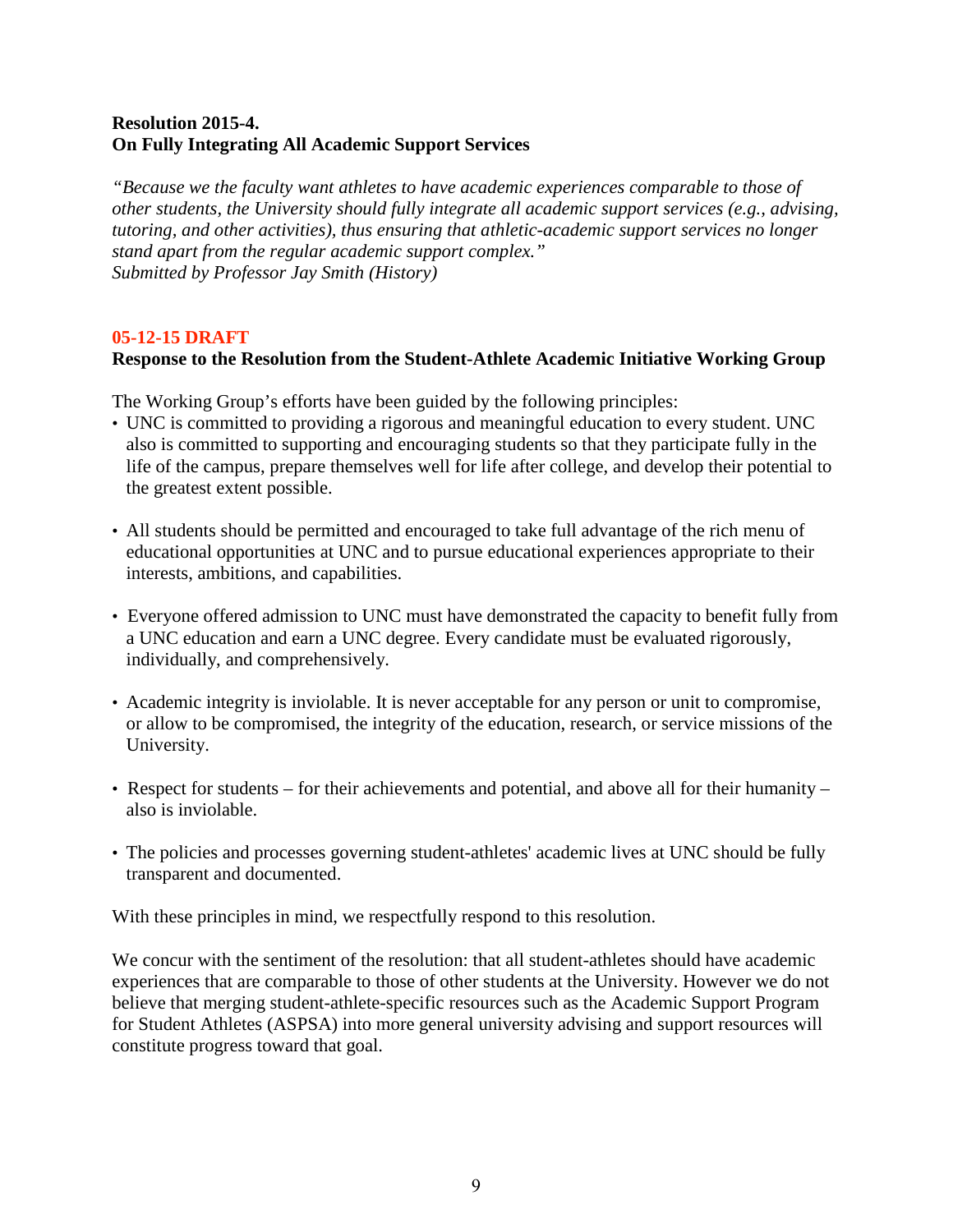UNC strives to provide a broad array of academic opportunities, including academic support, to all students. Just as many schools, departments, and administrative units work together to provide academic opportunities, many also work together to provide academic support. This decentralized but cooperative model allows the University to provide each student with support based on his or her specific needs so that the student can be successful; it also allows the University to reach students where they are and where they feel most comfortable. At the same time, all students, including student-athletes, have access to a broad range of services offered across campus.

For student-athletes, advising services in the College of Arts and Sciences and the professional schools provide core academic planning and advising independent of athletics-specific concerns. These include:

- In-depth knowledge of the UNC curriculum;
- Transactional authority for University Policies (e.g., declaration of major and clearance for graduation);
- Advisors addressing any personal challenges that may impede a student-athlete's academic performance (e.g., students may choose to share information with advisors about issues such as medical, psychological, financial, family, etc.); and
- Advisors working strategically with students to plan their academic futures.

Meanwhile, the Academic Support Program for Student Athletes (ASPSA) provides specific counseling and support for student-athletes, including:

- Tutorial assistance;
- My Academic Plan (MAP);
- UNC and NCAA Eligibility;
- Department of Athletics Compliance policies;
- Scholarships/awards; and
- Recruiting (coordinated with coaching staff).

Both the ASPSA and Advising services in the College of Arts and Sciences and the Professional Schools provide general academic support to student-athletes:

- Student guidance and schedule planning;
- Course planning;
- Major selection;
- Degree progress tracking;
- Academic planning and discussion of strategies to address academic challenges; and
- Connection with campus resources (Learning Center, Writing Center, Peer Tutors).

The ASPSA in this sense parallels other academic support provided to specific student groups, such as Carolina Covenant Scholars, Morehead Cain Scholars, and Chancellor's Science Scholars. The Working Group's view is that this two-pronged model provides the best opportunity for student athletes to have access to the full range of opportunities at the University as well as the specific support they need due to the demands of the student-athlete life.

The ASPSA reports directly to the Office of the Executive Vice Chancellor and Provost and is uniquely positioned to collaborate with faculty, the Department of Athletics and the campus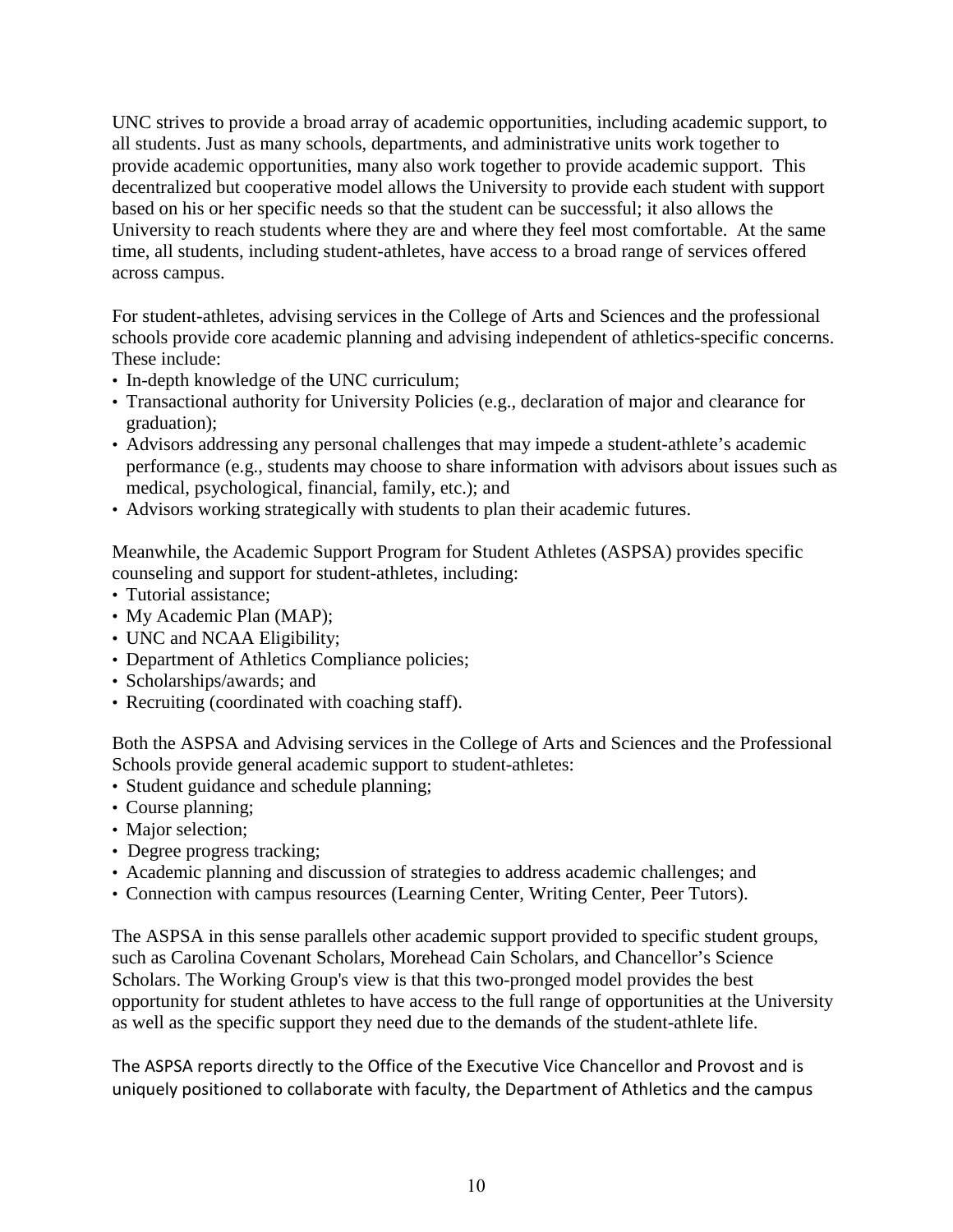community to support student-athletes. The ASPSA helps student-athletes explore their academic interests and abilities.The ASPSA staff, all educators who have a minimum masters degree in education, psychology, counseling or related field, guides and supports studentathletes throughout their career at Carolina.

Academic services are provided in the Loudermilk Center for Excellence in a timely and efficient manner thanks to its central location on campus and its proximity to athletic offices and practice and conditioning facilities. Loudermilk is open and fully staffed at times when many other campus offices are closed:

Mon-Thur 8AM - 10PM Friday 8AM - 5PM Sunday 6-10PM

The Academic Advising Program is located in the Steele Building but also maintains a satellite office in Loudermilk to provide further times and locations specifically for student-athlete academic advising:

- Monday, Wednesday, Thursday, Friday: 10:00am 3:00pm
- Tuesday: 11:00am 3:00pm
- Monday Evening: 6pm 8pm
- Thursday Evening: 6pm 8pm

In addition to advising office hours in the Steele Building and Loudermilk, the Academic Advising Program also provides advising hours for all students in Hardin Residence Hall each weekday afternoon and evening.

In summary, the Working Group supports the continued delivery of specific academic support services to student-athletes. This is part of our promise and commitment to support them in their academic endeavors as they represent the University in varsity sports. All services are offered in tandem with services provided by other campus offices and departments; athletes utilize services across campus as well as in Loudermilk. Additionally, the Loudermilk Center provides a place for athletes from 28 different teams to meet and interact with the shared purpose of being immersed in their studies. In focus groups and exit surveys, UNC athletes consistently describe a strong sense of belonging to the "Carolina Family." The Loudermilk Center represents a physical space where this sense of community prevails.

- The ASPSA is open on evenings and weekends to accommodate student-athletes' academic schedules, and playing and practice schedules
- ASPSA Academic Counselors monitor NCAA eligibility and have special training in that and other NCAA rule considerations
- Counselors have a working relationship with coaches so they may inform coaches when academic performance issues are occurring and may work together with coaches to reinforce the importance of academics
- Funds provided by the Department of Athletics permit more support per student-athlete than is available to other students.
- NCAA By-Laws require that adequate academic support be provided for student-athletes. See below from the NCAA Manual:

### **16.3.1 Mandatory.**